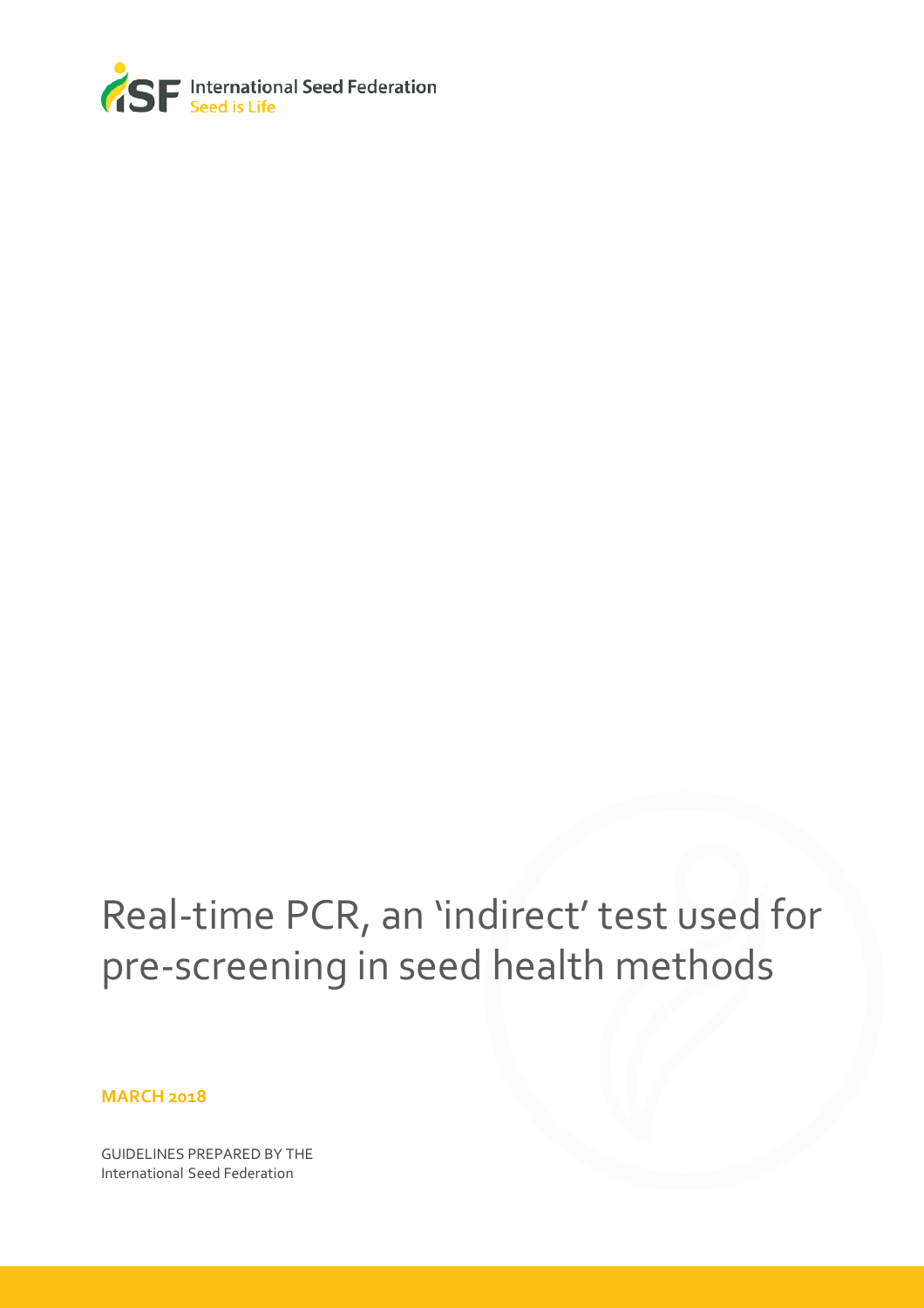

## **Introduction**

 $\overline{1}$ 

There is an increasing use of molecular tests such as real-time PCR for pathogen detection on symptomatic plant tissue, as well as for the identification and characterisation of isolated plant pathogens. PCR (conventional and real time) has also been used for many years for different applications in seed health testing, including identification of viable bacteria and fungi isolated from seed, and as an indirect test for the detection of pathogens on seed. Other indirect tests, including ELISA and next generation sequencing (NGS) technologies, are also used or are being investigated for use in pathogen detection. Seed-extract PCR (SE-PCR) detection tests that combine nucleic acid extraction (RNA or DNA) from seed and real-time PCR offer several advantages in seed health testing. Importantly, they can identify non-infected seed lots more rapidly than direct tests. In addition, with the combination of available sequence data and simple low-cost assay design, specific and sensitive SE-PCR tests can be developed rapidly in response to emerging or existing pathogens. However, these indirect tests for pathogen detection do not yield any information about pathogen viability and are not sufficient to prove pathogenicity.

The ISF Viewpoint on Indirect Seed Health Tests adopted in 2013 is that if an indirect test yields a negative result then no confirmatory test is necessary: [http://www.worldseed.org/wp](http://www.worldseed.org/wp-content/uploads/2015/10/Indirect_Seed_Health_Tests_2013.pdf)[content/uploads/2015/10/Indirect\\_Seed\\_Health\\_Tests\\_2013.pdf.](http://www.worldseed.org/wp-content/uploads/2015/10/Indirect_Seed_Health_Tests_2013.pdf) However, if the indirect test yields a positive result then a second, preferably direct<sup>[1](#page-1-0)</sup>, test that confirms viability and pathogenicity of the target organism is crucial. In such a situation SE-PCR should be considered as a pre-screen for a subsequent direct test such as a bio-assay or grow-out. This is particularly important in seed health testing as nucleic acids from dead or inactivated pathogens may remain detectable in seed samples following seed processing and/or seed treatments.

## **PCR pre-screening in seed health methods**

The analytical sensitivity or limit of detection (LOD) of a PCR pre-screening test should be determined during method validation studies. The aim of a pre-screen is to identify seed lots that are not infected with the target pathogen(s). Therefore, the LOD of a fit-for-purpose pre-screen test should be lower than the LOD of the fit-for-purpose confirmatory test. If this requirement is not met, false negatives could occur with the pre-screen test. Consequently, any positive result with a pre-screen test should be classified as a "suspect" result that needs to be investigated further and verified with the confirmatory test.

A positive real-time PCR result is determined when fluorescence of a reaction exceeds the background fluorescence, thus giving a cycle threshold (Ct) value<sup>[2](#page-1-1)</sup>. Real-time PCR methods are routinely described with 40 reaction cycles, which corresponds to an inherent and arbitrary cut-off at Ct40. To ensure the practical relevance of real-time PCR results, a Ct cut-off value other than Ct40 may be identified, beyond which a sample is determined to be negative for the target pathogen(s).

<span id="page-1-0"></span><sup>1</sup> In cases where a direct test is not available, a second indirect test based on different biological principles, e.g. ELISA, should be used.

<span id="page-1-1"></span><sup>2</sup> The Ct value may also be termed Crossing point (Cp) value or Quantification cycle (Cq) value.